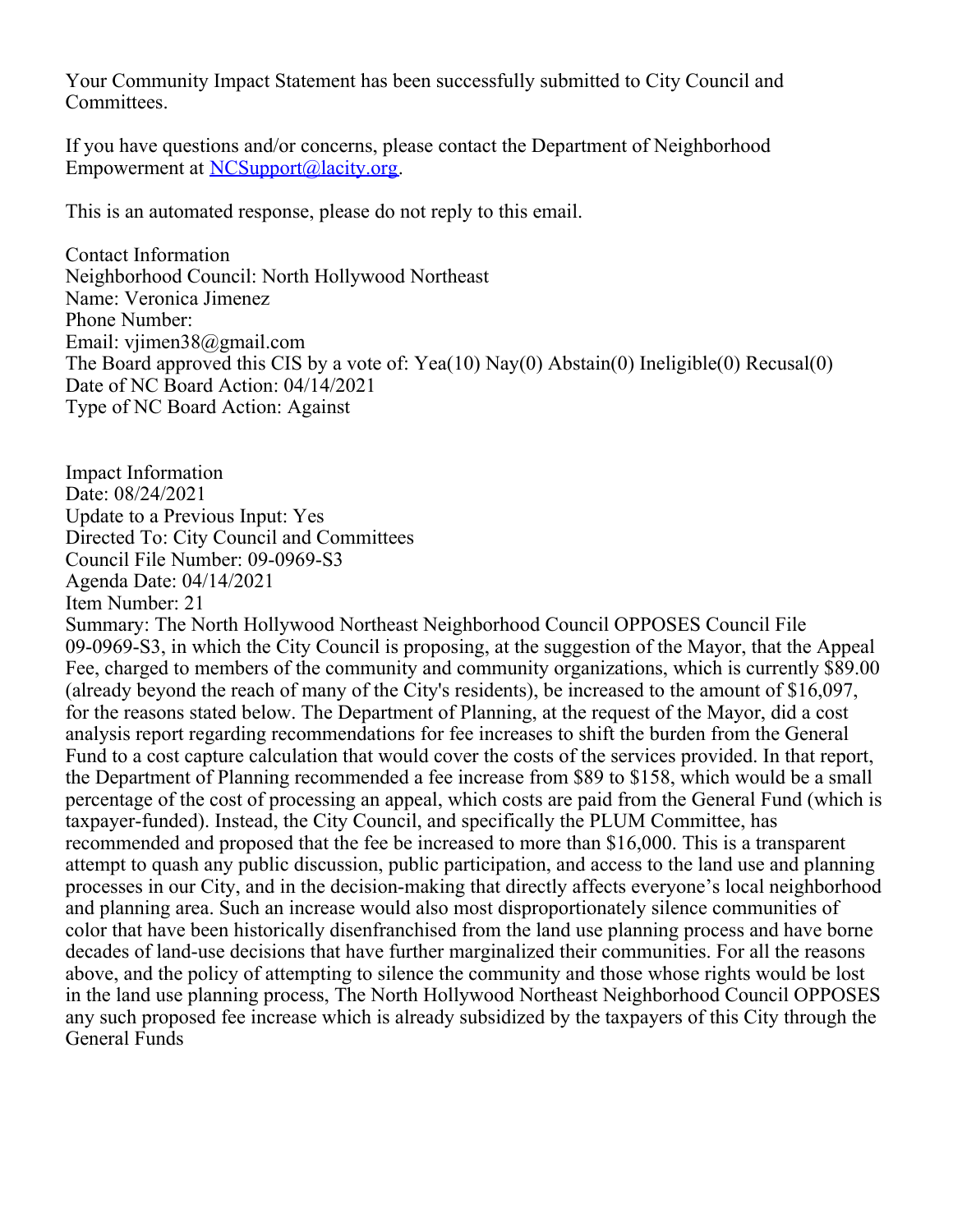

## **North Hollywood Northeast Community Impact Statement** *OPPOSE: Council File: 09-0969-S3 Comprehensive Fee Update* **April 14, 2021**

The North Hollywood Northeast Neighborhood Council OPPOSES Council File 09-0969-S3, in which the City Council is proposing, at the suggestion of the Mayor, that the Appeal Fee, charged to members of the community and community organizations, which is currently \$89.00 (already beyond the reach of many of the City's residents), be increased to the amount of \$16,097, for the reasons stated below.

The Department of Planning, at the request of the Mayor, did a cost analysis report regarding recommendations for fee increases to shift burden from the General Fund to a cost capture calculation that would cover the costs of the services provided. In that report, the Department of Planning recommended a fee increase from \$89 to \$158, which would be a small percentage of the cost of processing an appeal, which costs are paid from the General Fund (which is taxpayer funded).

Instead, the City Council and specifically the PLUM Committee, has recommended and proposed that the fee be increased to more than \$16,000. This is a transparent attempt to quash any public discussion, public participation and access to the land use and planning processes in our City, and in the decision making that directly affects everyone's local neighborhood and planning area.Such in increase would also most disproportionately silence communities of color that have been historically disenfranchised from the land use planning process and have borne decades of land use decisions that have further marginalized their